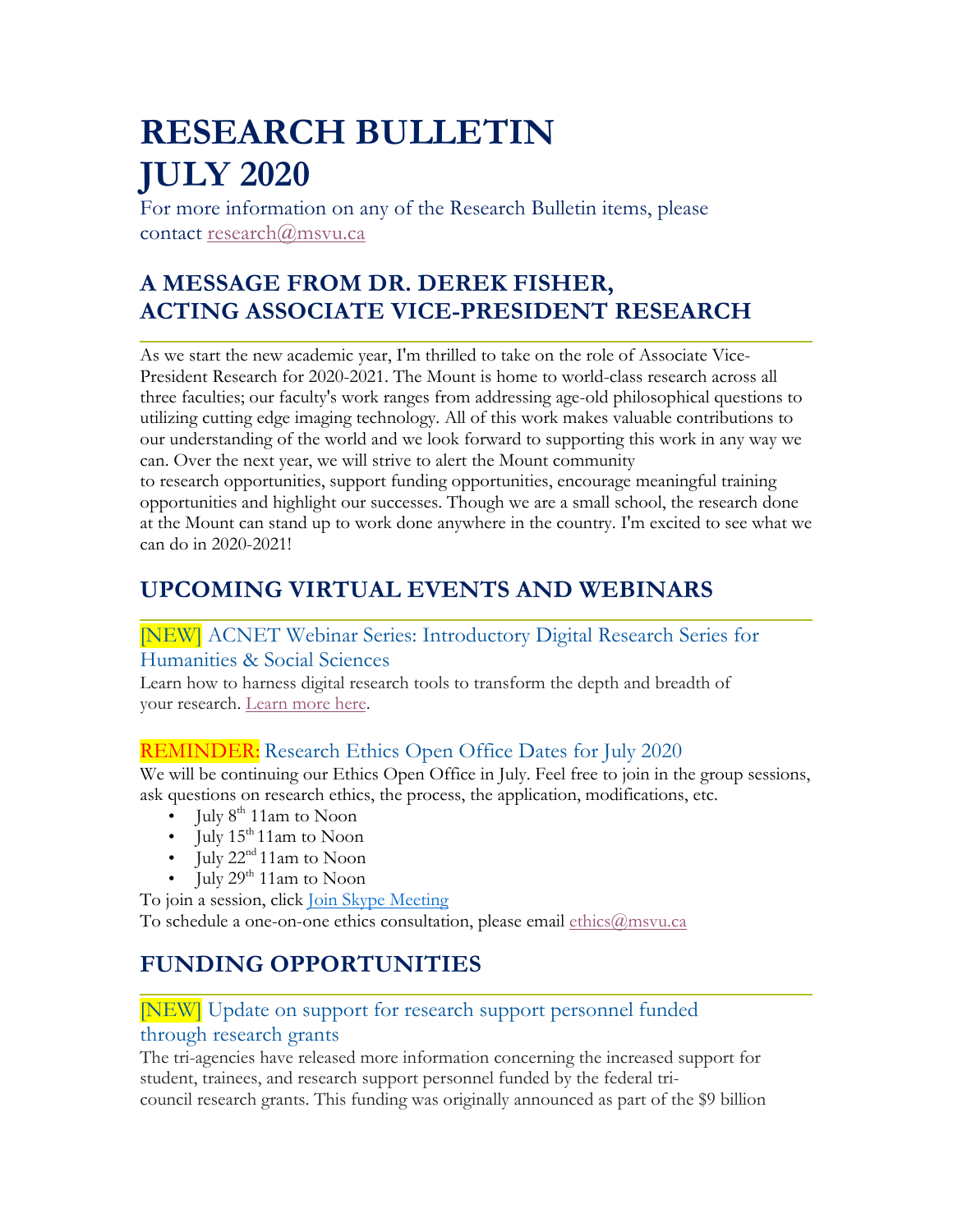federal package in support for students and new grads affected by COVID-19, issued on April 22<sup>nd</sup>.

Research grant offices will be contacted in the coming weeks to be made aware of which grants will be considered for the supplement. Additionally, eligible grant holders will be contacted directly in the coming weeks for each eligible grant that they hold.

Please visit the links below for more information on this supplement, including eligible grants, terms and conditions, and approval process for the awards.

NSERC's announcement (\$140M) can be found here. SSHRC's announcement (\$32.3M) can be found here. CIHR's announcement (\$79.3M) can be found here.

### [NEW] Shastri Indo-Canadian Institute: Announcements of Programmes for the year 2020-21 View the programs here.

#### [NEW] NFRF Exploration 2020

The 2020 Exploration stream competition of the New Frontiers in Research Fund (NFRF) was launched June 24. All competition documents are available on our website, and the Convergence Portal is open.

New this year, the competition has only **2** stages:

- 1. Notification of Intent to Apply (NOI) stage with a deadline of **August 18**, 2020 (at 8 p.m. Eastern Time)
- 2. Full Application stage with a deadline of **October 20**, 2020 (at 8 p.m. Eastern Time)

Applications at each stage must be submitted by the RGOs. RGOs are free to set their own internal deadlines.

We will be hosting two webinars for each stage. In order to reach the largest possible audience, we are strongly encouraging research administrators to arrange group webinar sessions for their researchers.

In preparation for the NOI deadline, you will find below the dates, times and links to the webinars. The webinars are intended for both applicants and research administrators.

July  $7<sup>th</sup> - 2020$  Exploration NOI – French 10 a.m. to 12 p.m. Eastern Time Meeting link – Event password: kpQPBsTv728

July  $7<sup>th</sup> - 2020$  Exploration NOI – English 1 p.m. to 3 p.m. Eastern Time Meeting link – Event password: SWrPUuX93C8

Webinars will be recorded. Recordings and the presentation slides will be sent to research administrators after the session. For more information, please contact: NFRF-FNFR@chairs-chaires.gc.ca.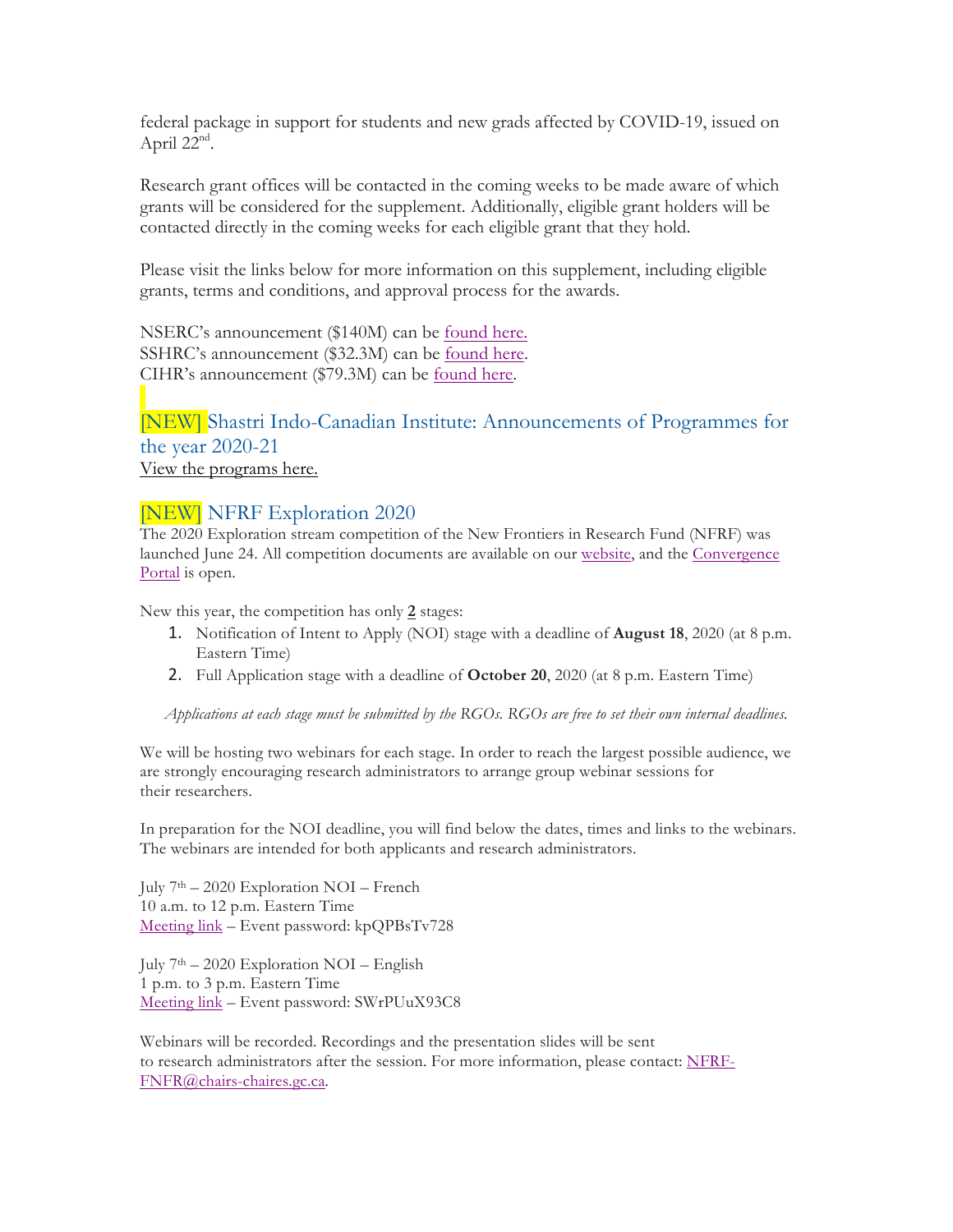# 2020-2021 Banting Postdoctoral Fellowships (PDF) Program and Competition

**The 2020-2021 Banting PDF competition has been launched!** Please click here to access the launch memo, and visit www.banting.fellowships-bourses.gc.ca for further details.

**The 2020-2021 Banting application is now available on ResearchNet!** Please click here to access the new funding opportunity.

Should you have any questions, please feel free to contact **banting@cihr-irsc.gc.ca**. Special Initiative PEG COVID-19

The PEG COVID-19 Special Initiative provides short-term and timely support for small-scale, stakeholder-driven partnerships through Partnership Engage Grants (PEG). This Special Initiative will allow researchers and their partners the possibility to address urgent and specific needs, as well as challenges or opportunities through collaborations. It will also provide a unique opportunity to foster knowledge exchange between postsecondary researchers and different sectors of society while including students, PhDs, PDFs and other HQPs on the COVID-19 crisis related issues, challenges and impacts.

**The next application deadline is September 15.** Further details, including application information, are available on SSHRC's website at the following link: https://www.sshrc-crsh.gc.ca/fundingfinancement/programs-programmes/peg-sep-covid-19-eng.aspx

#### Nova Scotia Business Inc.: Productivity and Innovation Voucher Program

Nova Scotia Business Inc. will be accepting applications to the Productivity and Innovation Voucher Program starting **April 1st until mid-October**. The purpose of this program is to allow Nova Scotia registered companies to work with universities and access expertise they do not have in-house. The projects must demonstrate how they increase the productivity or innovation of a company's product, process or service. The program has two tiers, Tier 1 awards are for \$15,000 and Tier 2 awards are for \$25,000. Applications will be reviewed regularly while funding is available. If you have any questions about the program, please do not hesitate to contact our Industry Liaison Officer, Danielle Goodfellow at danielle.goodfellow@smu.ca

# **ANNOUNCEMENTS**

#### Continuity of Library & Archives Services – Guides at MSVU

The Mount Library & Archives team is working to ensure our research community has access to resources and services while the campus continues with virtual operations. The following Quick Guide offers a list of, and links to, services and their availability. Use the Questions/Feedback button on the left to reach MSVU Library & Archives staff or email library@msvu.ca. A chat box will appear whenever Novanet LiveHelp staff are on duty. More information is available here.

#### Is Your Research Open?

If you're interested in building a profile in the Mount e-Commons, our research output repository, please contact Scholarly Communications Librarian Lindsey MacCallum at lindsey.maccallum@msvu.ca. She will work from your CV to populate the repository with articles, book chapters, grey literature, and more. All citations and full-text articles are indexed by Google Scholar, thus making your research more visible.

#### Eligibility Changes to the NSERC Postdoctoral Fellowships Program

NSERC is pleased to announce a change to the eligibility criteria for the Postdoctoral Fellowships (PDF) program (https://www.nserc-crsng.gc.ca/Media-Media/NewsDetail-DetailNouvelles\_eng.asp?ID=1154). As of the 2021 competition year (**application deadline October 19, 2020**), NSERC will no longer impose a once-per-lifetime application limit. Provided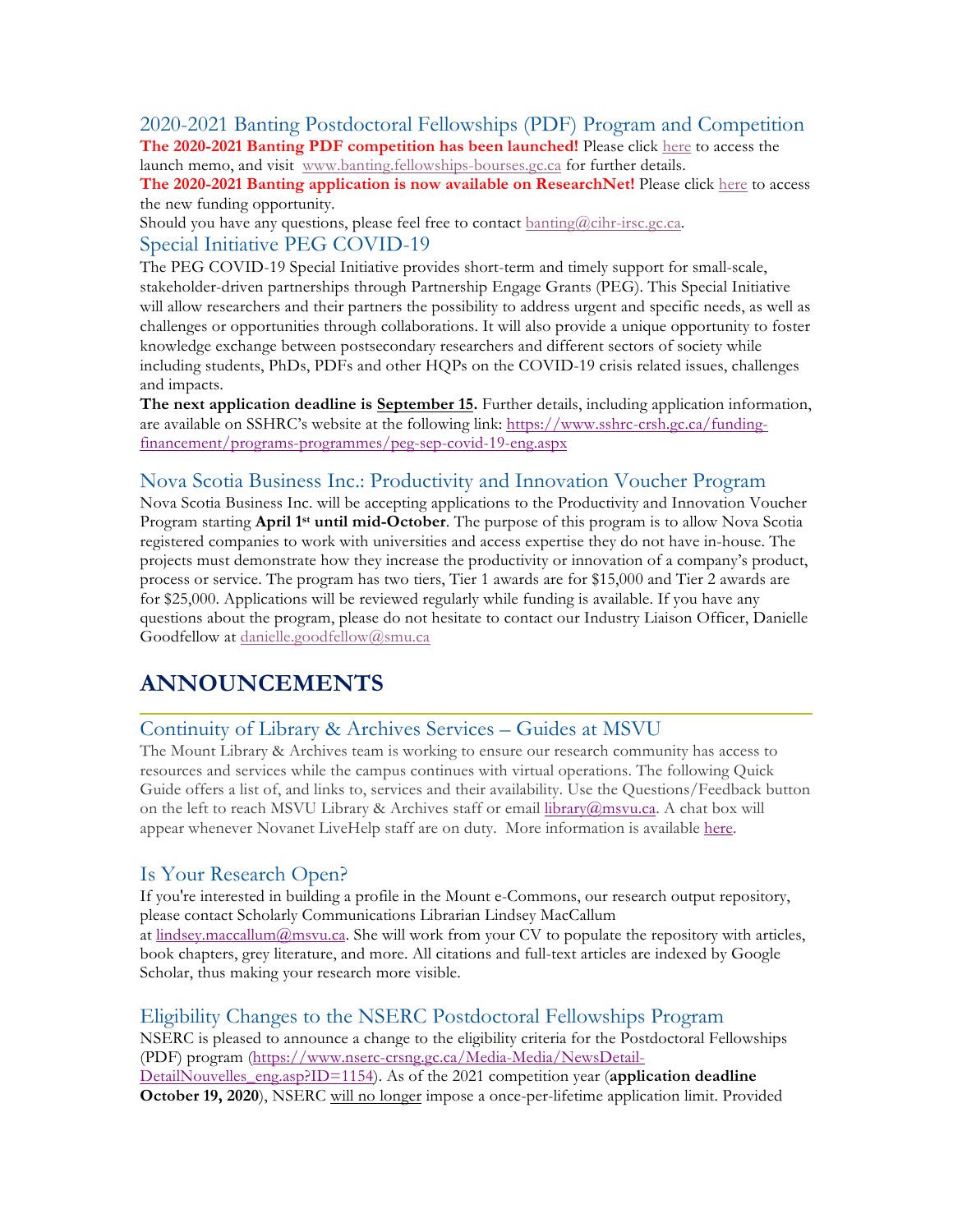applicants meet all other eligibility criteria, as detailed on the PDF Program webpage, they can reapply to the program. **The webpage for the 2021 competition will be updated in July 2020** to reflect all changes coming into force for the competition.

### REMINDER: COVID-19 Research Ethics Update

- · The UREB continues to accept and review new applications, modifications, renewals and study closures.
- · In-person participant interactions (recruitment and data collection) **must** be replaced with telephone, online communications or other **remote** measures. If your cleared protocol involves any in-person participant interactions, you **must** complete a modification request as soon as possible (REB.FORM.002). We are processing these requests as quickly as possible.
- Researchers with questions on online/remote platforms should contact Brenda Gagne at ethics@msvu.ca to confirm if the platforms are secure.
- Researchers should be aware that any data collected in this pandemic environment may alter, skew or contaminate your results, unless your focus includes COVID 19 questions. Further, researchers may need to address/disclose this in publications and other knowledge dissemination activities when documenting method and timeframe of data collection.
- If researchers are able to postpone recruitment and data collection, we **strongly** recommend doing so. Please let us know at ethics@msvu.ca and we will place your file temporarily on hold. If you need to postpone data collection and have questions about extending your funding, please contact research@msvu.ca.
- If it is not possible to postpone the research or modify participant contact, please contact us as soon as possible at ethics@msvu.ca with a formal request and full rationale. Requests will be considered on a case-by-case basis.
- Researchers with questions or concerns are encouraged to contact the Research Ethics Board via email at ethics@msvu.ca.
- As per the federal government advisory, research ethics applications directly addressing COVID-19, or pandemics generally, will be given first **priority** for ethics review.

#### COVID-19 Resources for Researchers

#### **COVID-19 Resources for Researchers**: **https://crdcn.org/covid-19-resources**

With an understanding of the challenges faced by members of the Canadian Research Data Centre Network (CRDCN)research community, this list of sources -- which includes government and non-profit resources, researcher-led initiatives and data resources -- is intended to complement the resources and information available through Vice-President Research Offices across the country (which may include rapid-response funding opportunities).

#### Portage COVID-19 Discussion

CARL has been working with the European Project, OpenAIRE, to provide a tracking and discovery service for Canadian research outputs. OpenAIRE is getting ready to launch a COVID-19 gateway very soon (https://www.openaire.eu/openaire-covid-19  $g$ ateway?idU=1). There is a Canadian portal (in beta) that will be part of the OpenAIRE Aggregation. Any COVID-19-related Canadian content will also be tagged and become part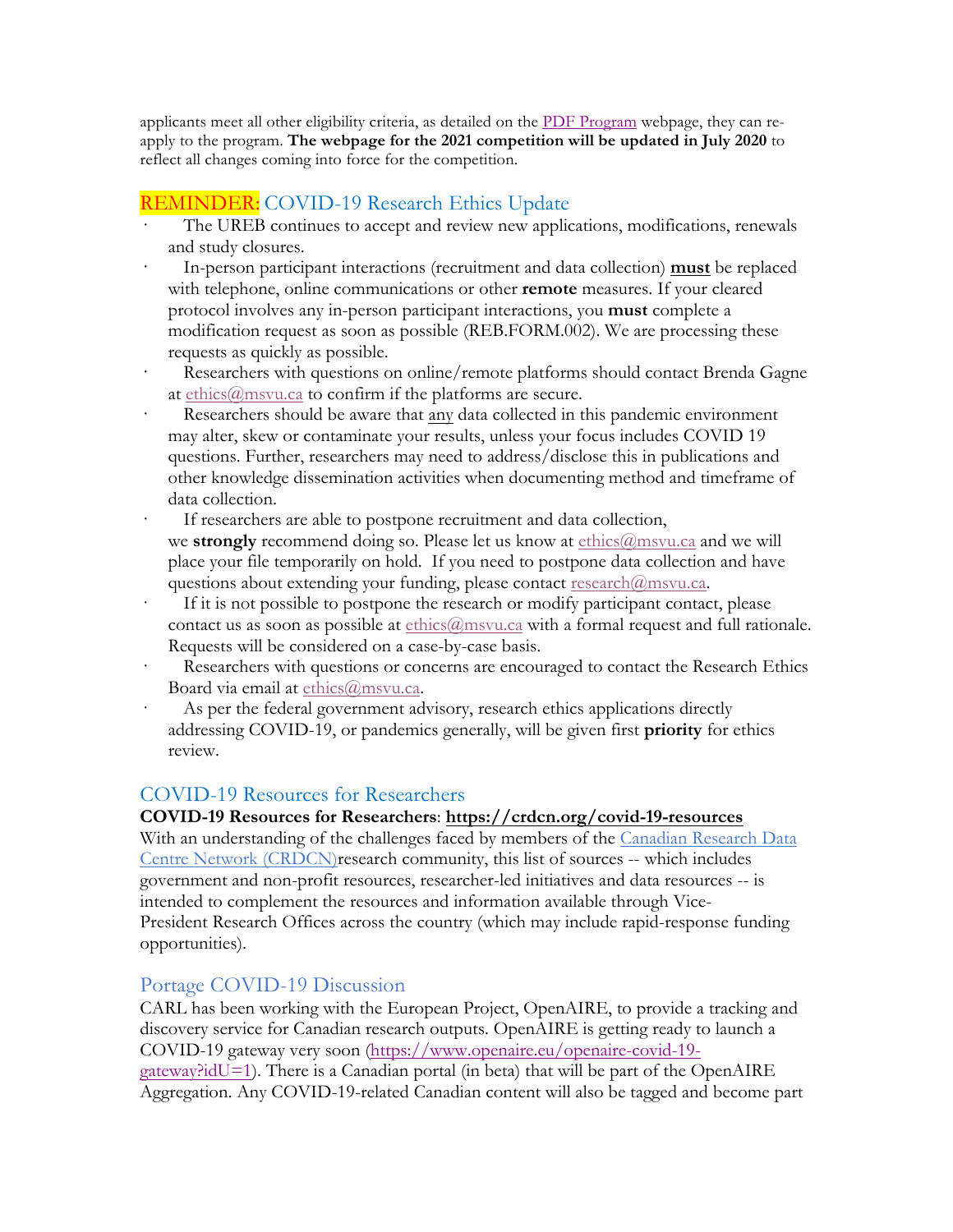of the gateway. The Tri-Agencies have already contacted PORTAGE about the OpenAIRE gateway. They are very interested in using it to track the research they have started to fund related to COVID-19 in a comprehensive way has become a top priority for them.

### CanCOVID Community

CanCOVID Community is a new initiative spearheaded by Canada's Chief Science Officer in order to optimize Canada's research response to the COVID-19 crisis. CanCOVID is Canada's federally mandated, expert led COVID-19 research network made up of Canadian COVID-19 researchers, clinical collaborators, and healthcare stakeholders from across the country. Involvement in the CanCOVID network is currently by invitation only and restricted to verified members of the COVID-19 expert research and response community. However, those interested in joining the network are encouraged to complete the electronic form on the website to indicate their interest.

For more information, visit the CanCOVID website .

# **MSVU FACULTY RESEARCH ACHIEVEMENTS**

[NEW] MSVU researchers awarded internal grants to study social, cultural, and economic pandemic impacts Read the article here.

### [NEW] MSVU researchers receive new CIHR funding to further research on impact of the pandemic on families.

Dr. Jessie-Lee McIsaac and Dr. Joan Turner have received new CIHR funding to further research the impact of the pandemic on families. Learn more about preliminary results and next steps: https://msvu.ca/msvu-researchers-receive-new-cihr-funding-tofurther-research-on-impact-of-pandemic-on-families/…

# **IT&S CYBERSECURITY TIPS**

### Home Networking Tips

Working and collaborating online from home can be affected by your home networking situation. If you are experiencing lagging or dropped connections when video conferencing, see the new Home Networking Tips webpage for ways to improve your home networking experience.

# Conferencing Tools Intranet and Web Resources

IT&S has added a Conferencing Tools section to the Working from Home intranet page. It provides guidance on when to use the tele- and web-conferencing solutions provided and supported by the University, and it provides some advice on using other conferencing tools.

Also see the new Web Conferencing Safety Tips web page for some ways to protect your privacy when participating in or hosting web conferences in general.